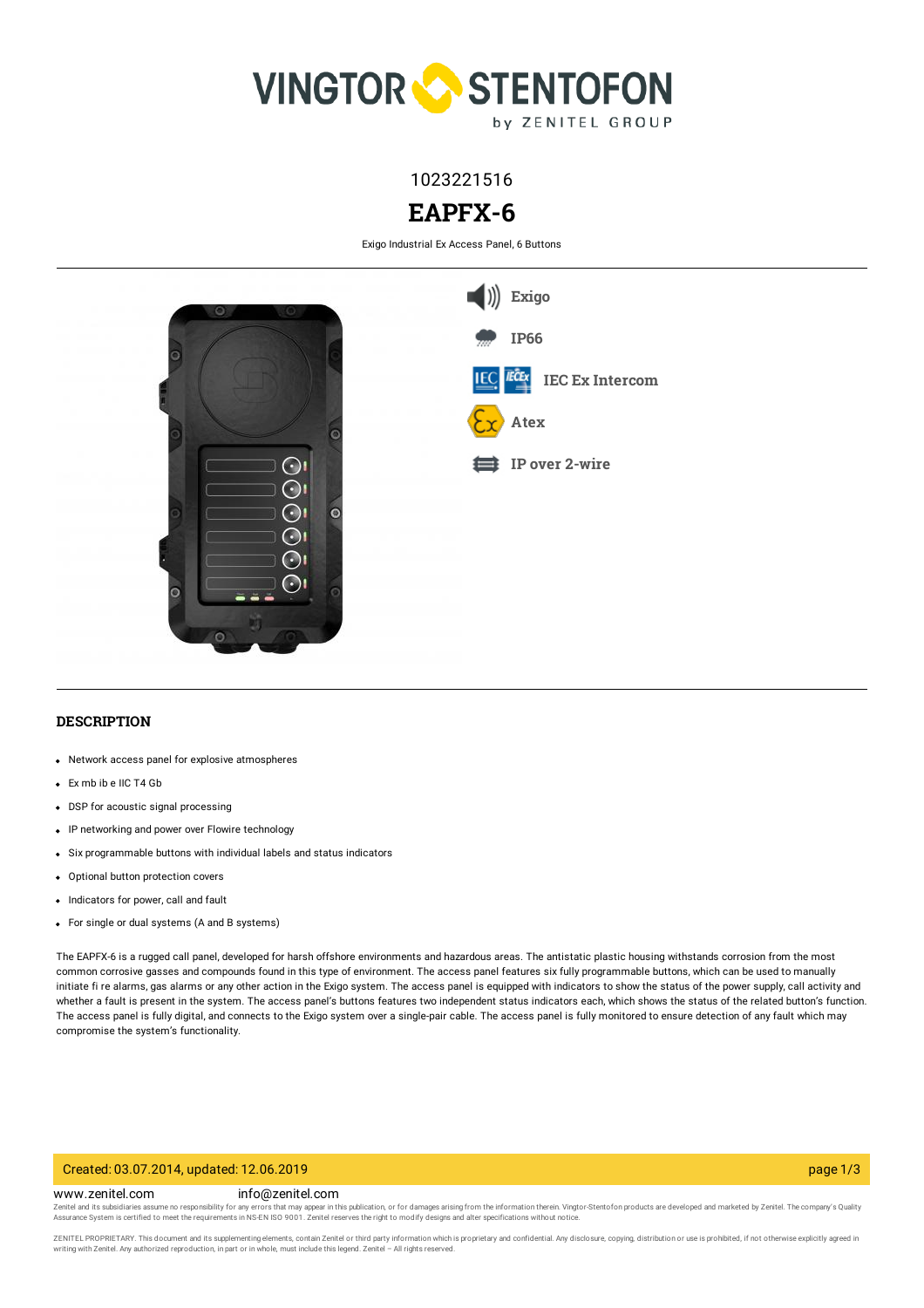#### **SPECIFICATIONS**

| <b>ORDER NUMBER</b>      | <b>TYPE</b>                                                                                                                         | <b>DESCRIPTION</b>                                                              | <b>SHIP WEIGHT</b> |
|--------------------------|-------------------------------------------------------------------------------------------------------------------------------------|---------------------------------------------------------------------------------|--------------------|
| 1023221516               | EAPFX-6                                                                                                                             | Exigo Industrial Ex Access Panel, 6 Buttons, Flowire                            | 3.4 kg             |
| Accessories              |                                                                                                                                     |                                                                                 |                    |
| 1023533511               | EMMAX-1H                                                                                                                            | Exigo Handheld Industrial Ex Microphone, 1 Button, IP66                         | $0.2$ kg           |
| <b>AK5850HS</b>          |                                                                                                                                     | A-Kabel Twincom Headband Headset ATEX                                           | $0.4$ kg           |
| 1008140225               | TAX-2B                                                                                                                              | Ex-Approved Cable for Headset with PTT Button                                   | $0.4$ kg           |
| 1008150030               | TAX-3                                                                                                                               | Ex-Approved Handset with PTT, unterminated                                      | $0.3$ kg           |
| 2990102120               |                                                                                                                                     | Powerbox PSU, 24V DC, 120W Flowire EX 120                                       | 1.2 kg             |
| <b>MECHANICAL</b>        |                                                                                                                                     |                                                                                 |                    |
| Dimensions (HxWxD):      | 345 x 178 x 101 mm                                                                                                                  |                                                                                 |                    |
| Weight:                  | 3.4 kg                                                                                                                              |                                                                                 |                    |
| Mounting:                | On-wall                                                                                                                             |                                                                                 |                    |
| Color:                   | Black                                                                                                                               |                                                                                 |                    |
| Cable entry:             | Flowire: 2 x Cable glands for 7-20 mm cable Microphone: 1 x Cable gland for 5-10 mm cable I/O: 1 x Cable gland<br>for 7-20 mm cable |                                                                                 |                    |
| <b>ENVIRONMENTAL</b>     |                                                                                                                                     |                                                                                 |                    |
| Operating temperature:   | -20°C to +60 °C                                                                                                                     |                                                                                 |                    |
| Operating humidity:      | 10% to 95% (non-condensing)                                                                                                         |                                                                                 |                    |
| Storage temperature:     | -40°C to +70°C                                                                                                                      |                                                                                 |                    |
| Storage humidity:        | 10% to 95% (non-condensing)                                                                                                         |                                                                                 |                    |
| IP rating:               | IP-66                                                                                                                               |                                                                                 |                    |
| IK rating:               | 7J @-20°C                                                                                                                           |                                                                                 |                    |
| <b>ELECTRICAL</b>        |                                                                                                                                     |                                                                                 |                    |
| Nominal voltage:         |                                                                                                                                     | $VNOM = 18 VDC VMIN = 5 VDC VMAX = 24 VDC$                                      |                    |
| Power consumption:       | $PNOM = 3 W$ (idle) $PMAX = 8 W$                                                                                                    |                                                                                 |                    |
| <b>NETWORK</b>           |                                                                                                                                     |                                                                                 |                    |
| Flowire                  | 2 x Power line communication                                                                                                        |                                                                                 |                    |
| <b>CERTIFICATIONS</b>    |                                                                                                                                     |                                                                                 |                    |
| Immunity                 |                                                                                                                                     | EN 60945, EN 50130-4, EN 61000-6-1, EN 61000-6-2, EN 55103-2, FCC-47 part 15B   |                    |
| Emission                 | EN 60945, EN 50130-4, EN 61000-6-3, EN 61000-6-4, EN 55103-1, FCC-47 part 15B                                                       |                                                                                 |                    |
| CENELEC safety standards |                                                                                                                                     | EN 60079-0: 2012, EN 60079-7: 2007, EN 60079-11: 2012,EN 60079-18: 2009         |                    |
| IEC safety standards     |                                                                                                                                     | IEC 60079-0: 2011, IEC 60079-7: 2006-07, IEC 60079-11: 2011, IEC 60079-18: 2009 |                    |
| Marking                  |                                                                                                                                     | II 2(2) G Ex e ib mb [ib] IIC T4 Gb -20°C $\leq$ Ta $\leq$ +60°C                |                    |

## Created: 03.07.2014, updated: 12.06.2019 page 2/3

www.zenitel.com info@zenitel.com

Zenitel and its subsidiaries assume no responsibility for any errors that may appear in this publication, or for damages arising from the information therein. Vingtor-Stentofon products are developed and marketed by Zenite

ZENITEL PROPRIETARY. This document and its supplementing elements, contain Zenitel or third party information which is proprietary and confidential. Any disclosure, copying, distribution or use is prohibited, if not otherw